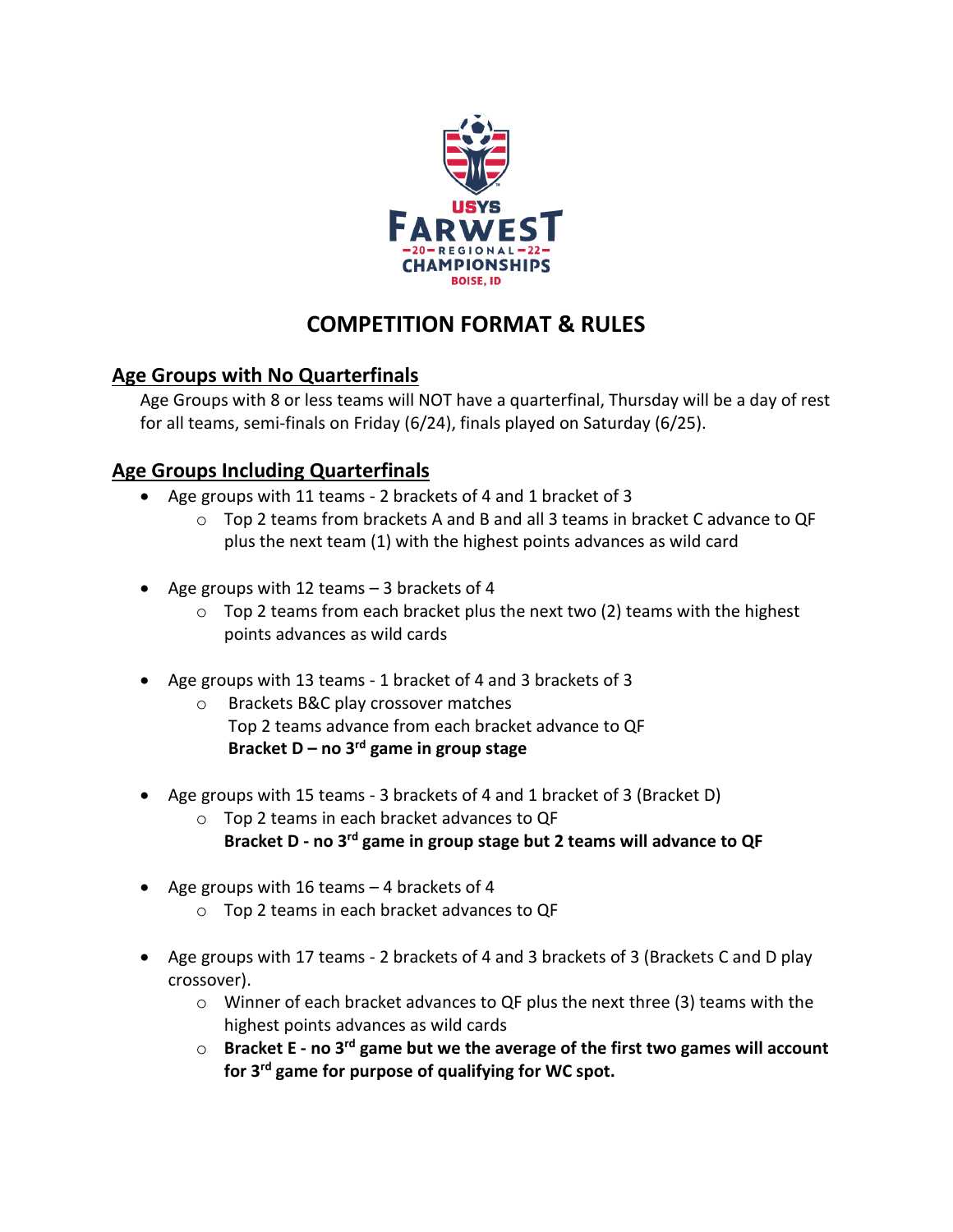- Age groups with 18 3 brackets of 4 and 2 brackets of 3 (crossover style D plays E, E plays D)
	- o Winner of each bracket advances to QF plus the next three (3) teams with the highest points advances as wild cards
- Age groups with 19 4 brackets of 4 and 1 bracket of 3
	- $\circ$  Winner of each bracket advances to QF plus the next three (3) teams with the highest points advance as wild cards **Bracket of 3 - no 3 rd game but we will take the average points of the first two (2) games to account for 3 rd game.**
- Age groups with 20 5 brackets of 4
	- $\circ$  Winner of each bracket advances to QF plus the next three (3) teams with the highest points advance as wild cards

#### **SCORING METHOD FOR PRELIMINARY GAMES**

In the preliminary rounds, team standings shall be determined by the accumulation of points awarded as follows:

- Win (including forfeit): 3 points
- Tie: 1 point
- Loss: 0 points

## **FORFEITURE RULE**

If a team forfeits one of its preliminary games, the opposing team shall be awarded three (3) points for a win, and the forfeiting team zero (0) points for the loss. If goal differential becomes a factor in future tie-breaking procedures, the goals counted for the forfeited game shall be determined by using the average of the goals scored and allowed by the team in their remaining preliminary games.

## **TIE-BREAKING RULES FOR PRELIMINARY ROUNDS**

The following tie-breaking rules will be used to determine the order of team advancement to the semi-finals or quarterfinals:

- 1. Head-to-head results.
- 2. Winner of most games.
- 3. Cumulative goal differential between goals scored and goals allowed in all games played within the team's flight. Maximum difference allowed is four (4) goals per game.
- 4. Least goals allowed in all games played within the team's flight.
- 5. Kicks from the penalty spot per FIFA Law.

This tie-breaking procedure shall be used if necessary to determine  $1<sup>st</sup>$  and  $2<sup>nd</sup>$  place standings within a flight, as well as determining the advancement of wild card teams when necessary.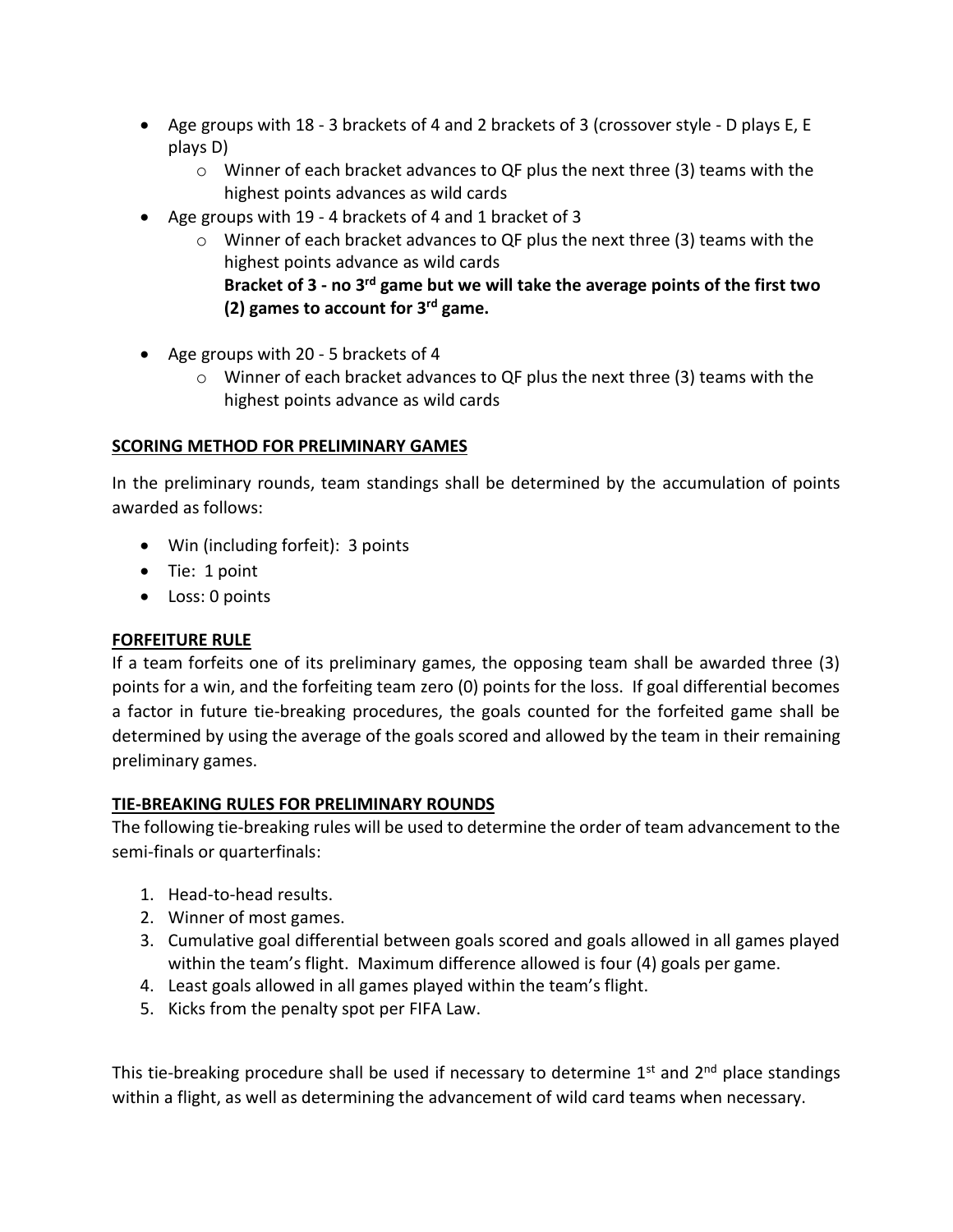#### **More than Two Teams Tied**

If more than two (2) teams are tied at the end of the preliminary round, the tie-breaking criteria listed will be used in the order shown, beginning at #2, to either **advance or eliminate** one team. The remaining teams will then be compared, beginning with **criteria #2** to determine the final placement.

#### **Rules of Play**

1. Except as otherwise provided herein, the rules of the US Youth Soccer and the FIFA "Laws of the Game" shall apply.

#### 2. Substitutions

- a. Substitutions may be made, with the consent of the referee, at any stoppage of play.
- b. For the 14 and under age groups, unlimited substitutions shall be allowed; and
- c. For all other age groups, a maximum of 7 substitutions for each team shall be allowed in each game during each half and during any overtime play. After leaving the game during a half of play, the substituted player may not re-enter the game during the same half of play. After leaving the game during overtime play, the substituted player may not re-enter the game.
- d. If a player is suspected of suffering a head injury they may be substituted for evaluation without the substitutions counting against the teams total number of allowed substitutions during each half or overtime period. If the player with the suspected head injury has received clearance from the events "Health Care Professional, the player may re-enter at any stoppage of play. The evaluated player must replace the original substitute and will not count as a substitution. The temporary substituted player may re-enter the game as a regular substitute. A team may only make a temporary substitution if they have a substitution available.

## 3. Registration

**Each player and team official** listed on a team's National Championship roster **MUST** have their State Association duly authorized US Youth Soccer Club Member Pass. Any player without their US Youth Soccer Club Member Passes**. Any Team Official (maximum four (4) per team) without their member pass will not receive their Team Bench Pass and therefore will be prohibited from being present on the team bench side.** 

#### 4. Team Bench - Sidelines

Teams and team officials (maximum of four (4), e.g. coach, assistant coach, manager, trainer) will be on one sideline. Parents and spectators will be on the opposite sideline. The Far West Regional Championships Staff will make the selection of sidelines.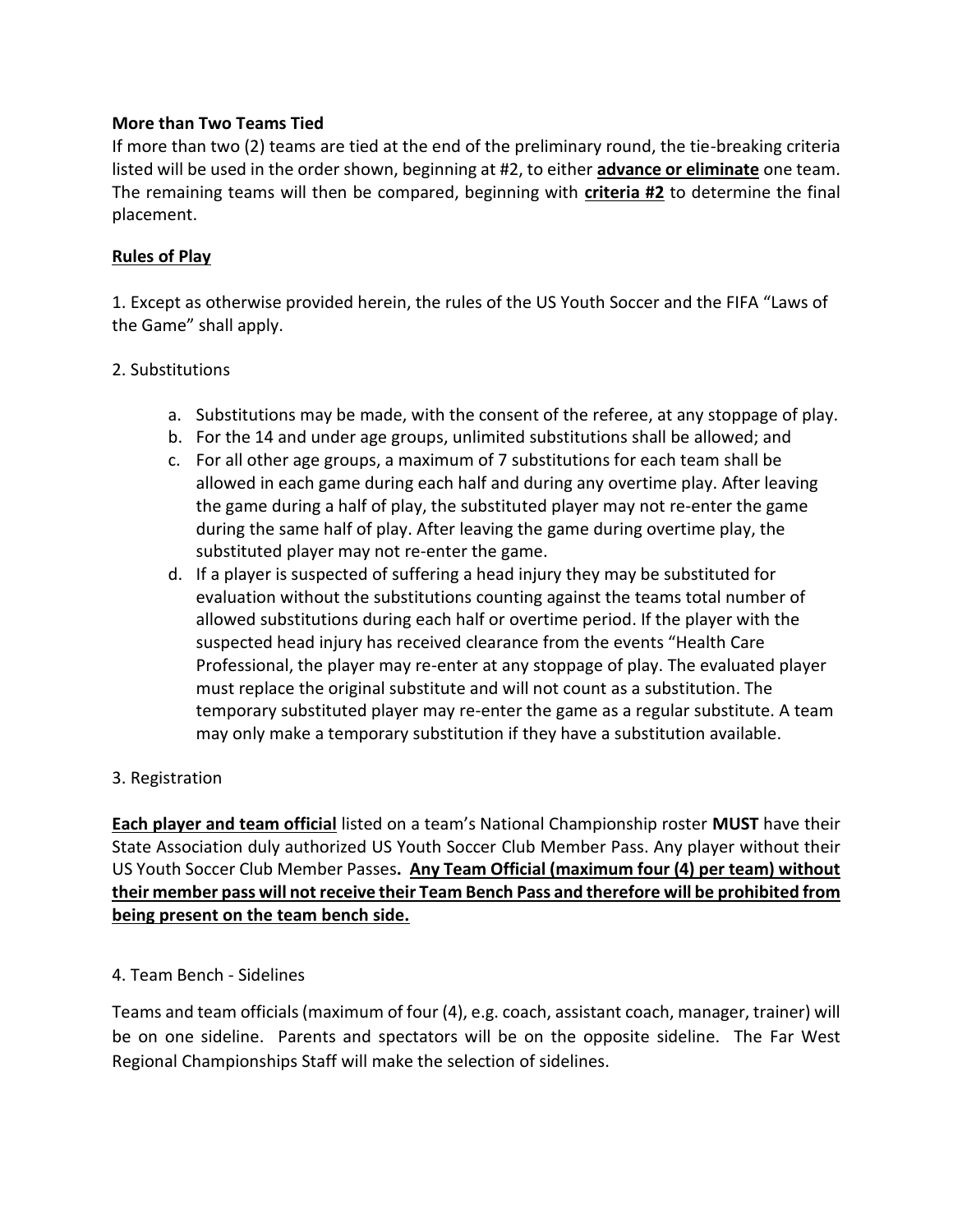Club/State Medical Trainer – the trainer will choose if they want to take 1 of the 4 credentials in order to stay on the bench. Each trainer must be licensed/certified in order to receive the credential. This credential allows them to come onto the field or bench area in a supporting secondary role to the main tournament medical staff.

# **West Region Championship Committee, State Reps, and Press**

The West Regional Championships Staff, State Reps, State officials/VIP, college coaches and official press will be given credentials which will enable them to be on the team side of the field, however keeping the team bench area clear and reserved for the team. The Region Staff will issue ID badges at the tournament headquarters.

## 5. Apparel-Uniforms

At every level of the National Championships Series competitions, each player, team and team official may only have on his/her/their apparel the name, logo, or other identifying mark of US Youth soccer or a member directly or indirectly of US Youth Soccer.

A name, logo, or other identifying mark of any youth soccer organization other than US Youth Soccer or its member must be removed, replaced, or covered before a player, team or team official may enter or remain at a field complex where the National Championships Series competition is being held.

Each player **MUST** wear an official uniform with a six-inch minimum size number on the back of the shirt.Duplicate numbers are not permitted. Teams **MUST** bring an alternate jersey with a six-inch minimum size number on the back.

The referee shall decide when uniform color conflicts are an issue.

Altered uniform numbers must be permanently affixed to jerseys. Referees are authorized to remove players from game with illegal numbering.

## 6. Equipment

The wearing of shin pads will be **MANDATORY** for all players. A player will not be allowed to play without wearing them at all times during the games. There are no restrictions as to the tape color to be used if needed for shin pads and or socks.

## **Player/Team Official Passes for the 13 & Older Age Groups**

The 13 & Older Age Group may have a maximum of twenty-two (22) players on their team roster and a maximum of eighteen (18) players on each game roster. The passes will remain w/the Game Officials and upon completion of each game the Game Officials will return the player and Team Official passes to the appropriate Team Officials.

Players that are listed on the Far West Regional Championships Roster but not on the game roster may be on the team bench but they may not be in uniform.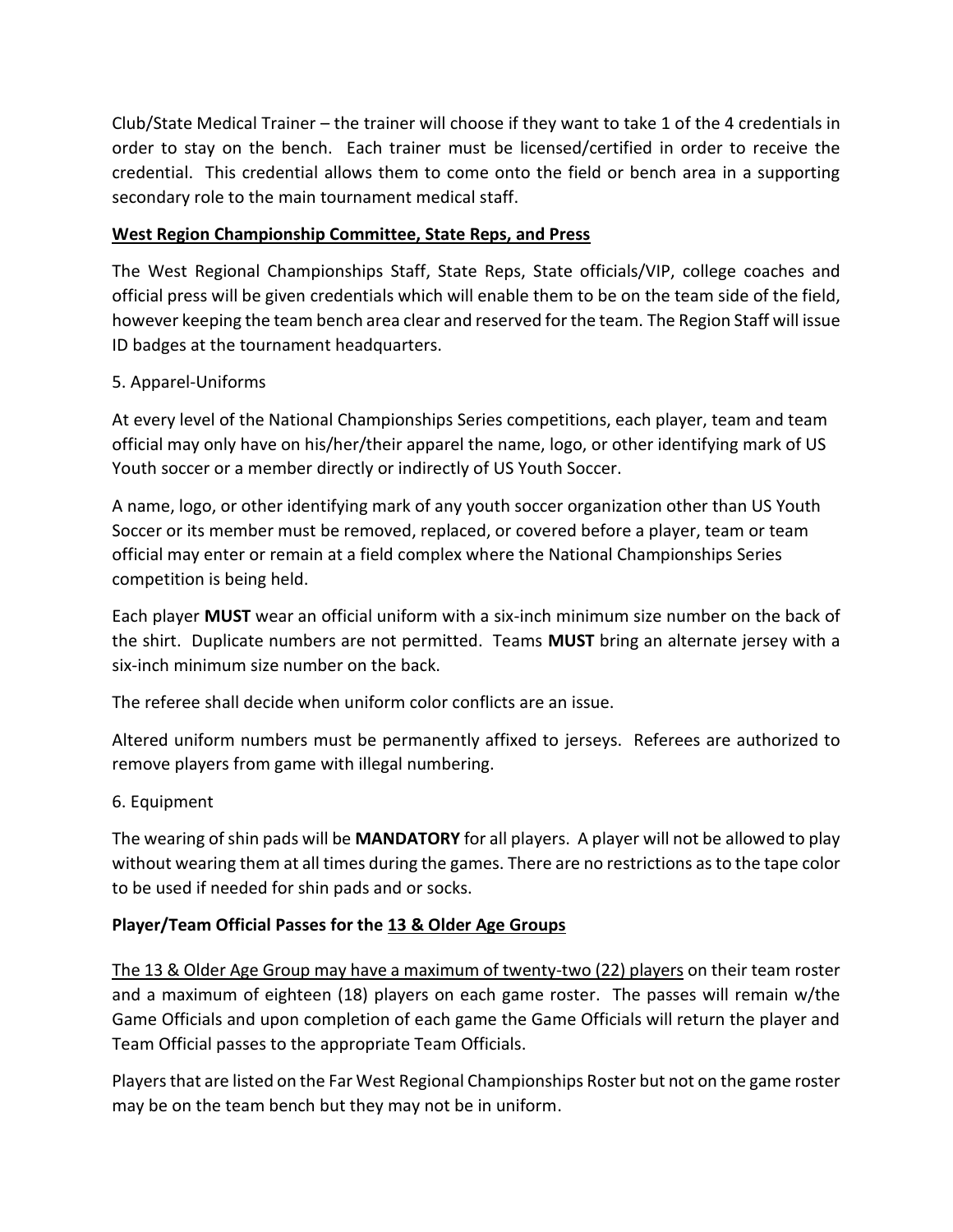# **OVERTIME PERIODS (For Quarterfinal, Semifinal, and Championship Final Games Only)**

If a game is tied at the end of regulation play, two complete overtime periods will be played.

- For **13U – 14U the length of each overtime period will be 10 minutes**.
- For **15U -19U the length of each overtime period will be 15 minutes.**

If a game is still tied at the end of the prescribed overtime play, FIFA "Kicks from the Penalty Mark" rules will apply in order to determine the winner.

| <b>Age Group</b> | <b>Game Length</b> | <b>Overtime</b> | <b>Ball</b> | <b>Circumference</b> | Weight     |
|------------------|--------------------|-----------------|-------------|----------------------|------------|
| 19U              | Two 45' halves     | Two 15' halves  | #5          | 27-28 inches         | 14-16oz    |
| <b>18U</b>       | Two 45' halves     | Two 15' halves  | #5          | 27-28 inches         | 14-16oz    |
| 17U              | Two 45' halves     | Two 15' halves  | #5          | 27-28 inches         | 14-16oz    |
| 16U              | Two 40' halves     | Two 15' halves  | #5          | 27-28 inches         | $14-16$ oz |
| 15U              | Two 40' halves     | Two 15' halves  | #5          | 27-28 inches         | 14-16oz    |
| 14U              | Two 35' halves     | Two 10' halves  | #5          | 27-28 inches         | 14-16oz    |
| 13U              | Two 35' halves     | Two 10' halves  | #5          | 27-28 inches         | $14-16$ oz |

- a. Halftime shall consist of 10 minutes.
- b. In the preliminary round robin portion, ties scores at the end of regulation time shall stand.
- c. For Quarter-Final, Semi-Final, and Final games, if a game is tied at the end of regulation play, two complete overtime periods will be played at the end of normal playing time. The time of the overtime periods will be as provided above. If a game is still tied after the end of overtime play, FIFA "Kicks from the Penalty Mark" rules will apply in order to determine the winner.
- d. At the Regional event unfinished games due to any cause shall be replayed providing, neither team is at fault nor has play not begun in the second half. If play is stopped during the second half and play cannot be resumed and provided neither team is at fault, the Regional Championships Committee may deem the game complete. But should play be stopped at any time due to one of the teams being adjudged at fault, it shall be at the discretion of the Regional Championships Committee as to whether the game is to be replayed or declared a forfeit.

#### **\*NOISE-MAKING DEVICES (I.E. DRUMS, HORNS, COWBELLS, TRUMPETS, ETC.) ARE PROHIBITED.**

**WITHDRAWAL FROM NATIONAL CHAMPIONSHIP FINALS Teams who win the FWR championships and who decline to advance to the NCS Championship finals will be fined \$5000.00. Teams have until the start of the FWR semifinal games to declare their intentions**